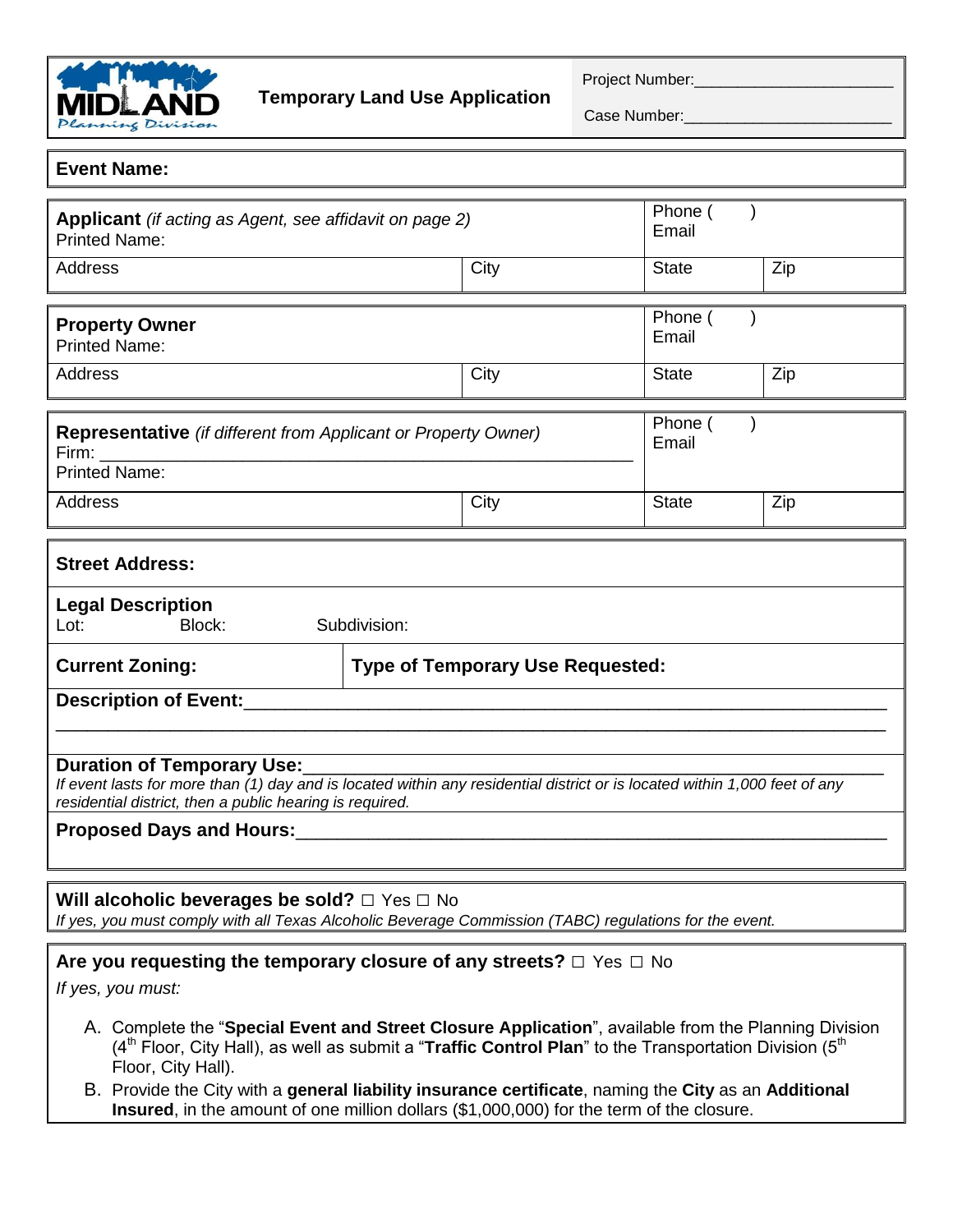| <b>Number of Peace Offices Provided:</b>                                                   |                          |                        |  |  |  |
|--------------------------------------------------------------------------------------------|--------------------------|------------------------|--|--|--|
| Contact the Midland Police Department to schedule off-duty police officers.                |                          |                        |  |  |  |
| Type of Music (carnival, live, etc.):                                                      |                          |                        |  |  |  |
| Days & Hours:<br><b>Showmobile</b> (portable stage) <b>Requested:</b> $\Box$ Yes $\Box$ No |                          |                        |  |  |  |
| <b>Number of Restroom Fixtures Provided:</b>                                               | $Men$   Toilets/Urinals: | <b>Bathroom Sinks:</b> |  |  |  |
| Women                                                                                      | Toilets:                 | <b>Bathroom Sinks:</b> |  |  |  |
| Unisex                                                                                     | Toilets:                 | <b>Bathroom Sinks:</b> |  |  |  |

## **Submittal and Fees**

**Items to be submitted with this application form:**

- Application Fee Payable to the 'City of Midland'
- Damage Deposit
- Clean-Up Deposit
- 1 FOLDED Copy of Site Plan\*
- Digital Copies of Site Plan (PDF/JPEG)

\**Should show existing buildings, parking, access arrangements, surrounding streets, activity areas, areas of alcoholic beverage sales, proposed street closures, etc.*

| <b>Signatures</b>                                                                                                                                                                                                                                                                                                                                                                       |       |  |
|-----------------------------------------------------------------------------------------------------------------------------------------------------------------------------------------------------------------------------------------------------------------------------------------------------------------------------------------------------------------------------------------|-------|--|
| Applicant (signature):                                                                                                                                                                                                                                                                                                                                                                  | Date: |  |
| Applicant (printed):                                                                                                                                                                                                                                                                                                                                                                    |       |  |
| Property Owner (signature):                                                                                                                                                                                                                                                                                                                                                             | Date: |  |
| Property Owner (printed):                                                                                                                                                                                                                                                                                                                                                               |       |  |
| Representative (signature):                                                                                                                                                                                                                                                                                                                                                             | Date: |  |
| Representative (printed) :_<br>The Temporary Land Use Permit shall be considered officially received in the Planning office only when it has been<br>submitted in full compliance with the provisions of Section 212 of the Texas Local Government Code and the Zoning Code<br>of Ordinances of the City of Midland and when such required items for the application are also received. |       |  |

*All materials, including exhibits, submitted in support of an application, or displayed during a public hearing, shall remain the property of the City of Midland.*

**\*\*Application will not be considered for scheduling until reviewed by a planner.\*\***